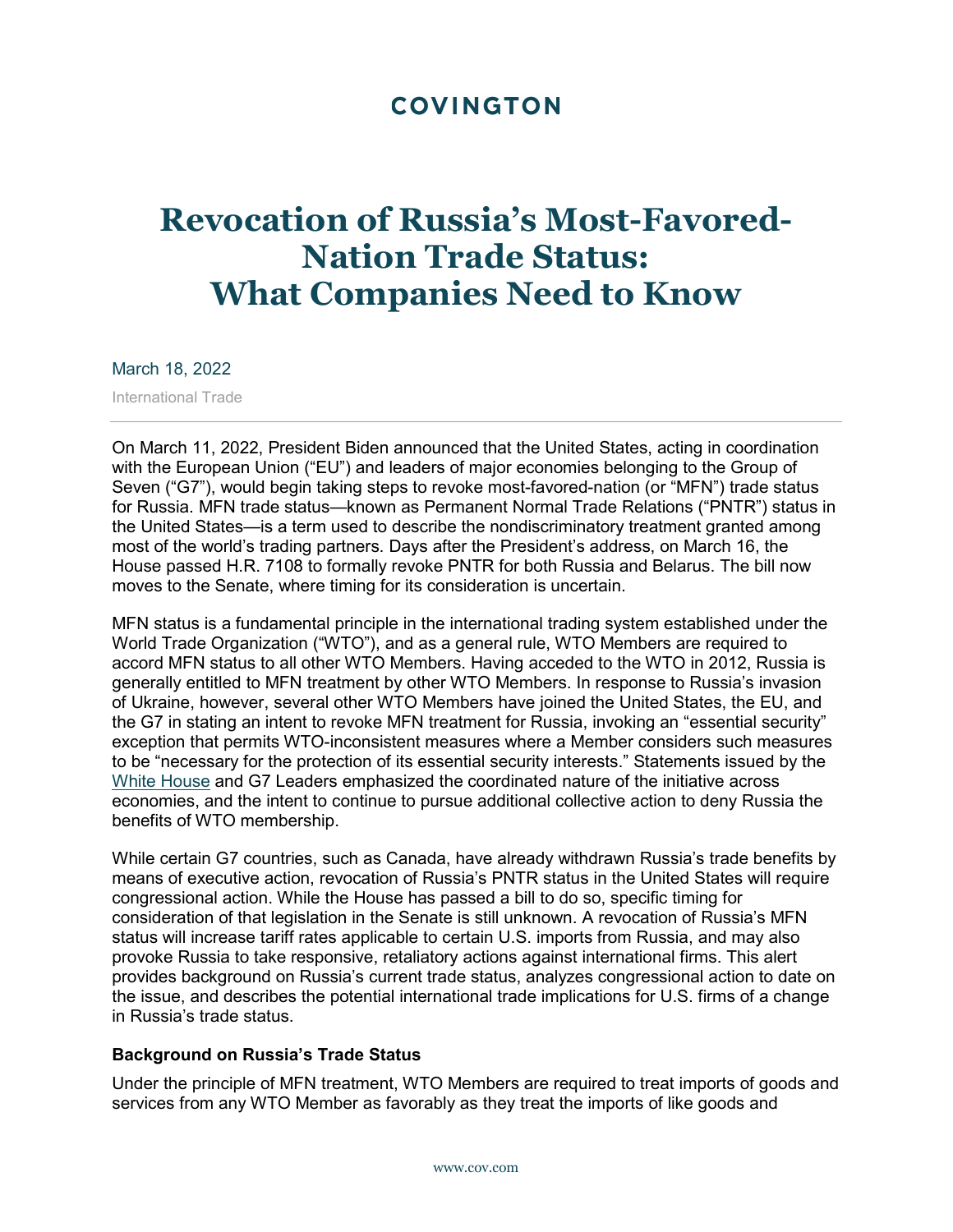services from any other WTO Member. In practice, this means that MFN treatment is the basic "non-discriminatory" treatment to which all WTO Members are generally entitled. Russia has been accorded MFN treatment by most major economies since it became a WTO Member in August 2012.

In the United States, MFN status is granted under a statutory designation known as PNTR. Despite the unique terminology, the practical effect is the same: countries to which the United States grants PNTR enjoy MFN status vis-á-vis the United States. Currently, only two countries—Cuba and North Korea—are denied PNTR status under U.S. law. As a consequence, imports of goods from those countries are not subject to MFN tariffs under column 1 of the U.S. tariff schedule, but rather are subject to column 2 tariffs, unless otherwise specified by law. Column 2 tariff rates are often higher than MFN tariff rates in column 1, in some cases much higher. When considered on average, revocation of Russia's PNTR status would raise U.S. tariffs on imports from Russia from an average of approximately 3 percent under column 1 to 32 percent under column 2.

Prior to 2012, Russia's eligibility for PNTR was restricted by several U.S. statutory provisions under Title IV of the Trade Act of 1974. Specifically, Section 401 of the law required the President to deny normal trade relations status to Russia and other communist countries, while Section 402—known as the Jackson-Vanik amendment—imposed additional restrictions on PNTR where a country denies its citizens the right to freedom of emigration. In order for the United States to grant PNTR to Russia, Congress, therefore, had to pass legislation lifting the restrictions of Title IV as they applied to Russia, and provide the President the authority to grant normal trade relations to Russia on a permanent basis. Congress passed the necessary legislation in 2012, following Russia's accession to the WTO.

Notwithstanding the statutory restrictions of Title IV, Russia in fact enjoyed MFN treatment from the United States with respect to tariffs beginning much earlier than 2012. Following entry into force of the U.S.-Russia Bilateral Commercial Agreement ("BCA") in June 1992, Russia began receiving MFN tariff treatment from the United States under presidential waiver authority. While this MFN treatment was subject to annual renewal until 2012, a withdrawal of PNTR status today would represent the first time in nearly 30 years that Russia has been denied MFN tariff treatment for its exports to the United States.

#### **Revocation of Russia's PNTR/MFN Status by the United States**

In a March 11 statement, President Biden announced that he would work with Congress to revoke Russia's MFN status and to deny Russia the benefits of WTO membership. Because the granting of PNTR to Russia was made effective under legislation passed by Congress in 2012, congressional action is required to unwind that status. President Biden himself cannot act unilaterally to revoke Russia's PNTR status. Notably, however, the initiative to revoke Russia's PNTR status has strong bipartisan support in Congress.

Even before the President's March 11 announcement, at least six different bills had been introduced to withdraw Russia's MFN trade status. On March 7, leaders of both the House Ways and Means Committee and the Senate Finance Committee also announced that a bipartisan deal had been reached to move forward with legislation to suspend normal trade relations with Russia. Following a request from the Administration, however, a House bill initially intended to move the issue forward was scaled back to provide the Administration additional time to build a coalition of allies to act in coordination with the United States. Following the

#### **COVINGTON**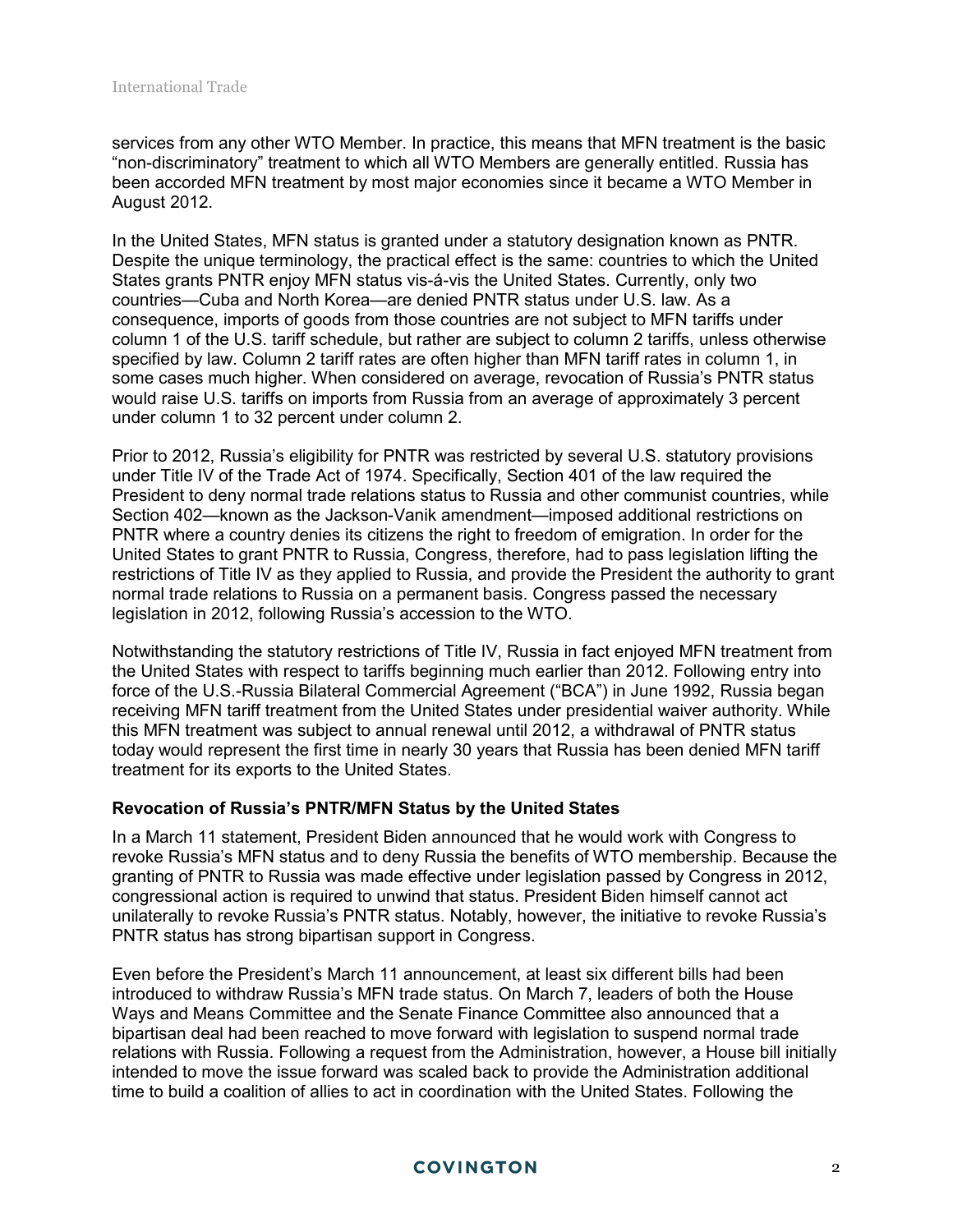President's March 11 statement and indications by House Speaker Nancy Pelosi (D-CA) that the House would act quickly to take up legislation on the subject, the House passed bill H.R. 7108 on March 16 to formalize the removal of Russia's MFN status. The bill, which now moves to the Senate for consideration, draws upon elements of the various bills that were already pending before Congress on the same issue.

Of note, while some of the earlier proposals sought to revoke PNTR only for Russia, H.R. 7108 also revokes PNTR for Belarus, in light of its role supporting Russia's invasion of Ukraine. Specifically, the bill explicitly requires that imports from Russia and Belarus be subject to column 2 tariff rates under the U.S. tariff schedule, adopting the approach proposed in an earlier bill put forth by Representative Kevin Brady (R-TX). This mandatory approach differs from other proposals that would have instead granted the power to revoke PNTR to the President. For instance, a bill introduced on March 1 by Senators Rob Portman (R-OH) and Ben Cardin (D-MD) would have instead denied PNTR to any country the President determines has "committed an act of aggression in violation of international law, that the President does not consider to be a legitimate act of self-defense, against a WTO member."

Notably, H.R. 7108 also grants the President expanded authority through 2023 to increase tariffs applicable to Russia and Belarus above column 2 levels, subject to congressional consultation. While the President has other existing authorities under U.S. law to increase tariffs, such authorities are often allowed only in specific circumstances or are subject to lengthy investigation requirements and public comment periods that may be ill-suited for swift action in response to Russian aggression. H.R. 7108 also grants the President authority to resume application of column 1 tariff rates for Russia and/or Belarus, either temporarily or by restoring PNTR. In either case, such action would be subject to congressional consultations and could be blocked by a joint resolution of disapproval passed by both chambers. To restore application of column 1 rates, the President must also certify that certain conditions have been met, namely that Russia or Belarus (1) has withdrawn troops from Ukraine, (2) poses no immediate military threat to NATO countries, and (3) has recognized the right of the Ukrainian people to choose their own government. Finally, H.R. 7108 instructs the Office of the U.S. Trade Representative to block any progress in the accession of Belarus to the WTO, as well as to consider further steps to suspend Russia's participation in the organization.

Following the recent passage of H.R. 7108, the bill now moves to the Senate for consideration. Senate Majority Leader Chuck Schumer (D-NY) has said the chamber will move quickly to take up such trade legislation, but the precise timing for Senate action remains uncertain.

### **Coordinated Action by Other Members of the G7 and the WTO**

The U.S. announcement strongly emphasized the coordinated nature of the initiative to revoke Russia's MFN trade status, a theme that was echoed in a parallel [joint statement issued by the](https://www.g7germany.de/resource/blob/997532/2014234/39e142fa878dce9e420ef4d29c17969d/2022-03-11-g7-leader-eng-data.pdf?download=1)  [G7 Leaders.](https://www.g7germany.de/resource/blob/997532/2014234/39e142fa878dce9e420ef4d29c17969d/2022-03-11-g7-leader-eng-data.pdf?download=1) Both statements declared Russia's MFN status would be revoked by the United States, EU, and the other members of the G7, including Canada, France, Germany, Italy, Japan, and the United Kingdom. Canada, in fact, has already taken such action, having issued [an order on March 3](https://www.cbsa-asfc.gc.ca/publications/cn-ad/cn22-02-eng.html) revoking MFN status for both Russia and Belarus under Canadian law.

The G7 Leaders' statement further indicated an intent to work with "a broad coalition" of additional WTO Members on the issue. The first evidence of this "broad coalition" materialized on March 14 with the submission to the WTO of a [Joint Statement by the G7, the EU, and nine](https://docs.wto.org/dol2fe/Pages/SS/directdoc.aspx?filename=q:/WT/GC/244.pdf&Open=True)  [other countries,](https://docs.wto.org/dol2fe/Pages/SS/directdoc.aspx?filename=q:/WT/GC/244.pdf&Open=True) including Albania, Australia, Iceland, Korea, Moldova, Montenegro, New

#### **COVINGTON**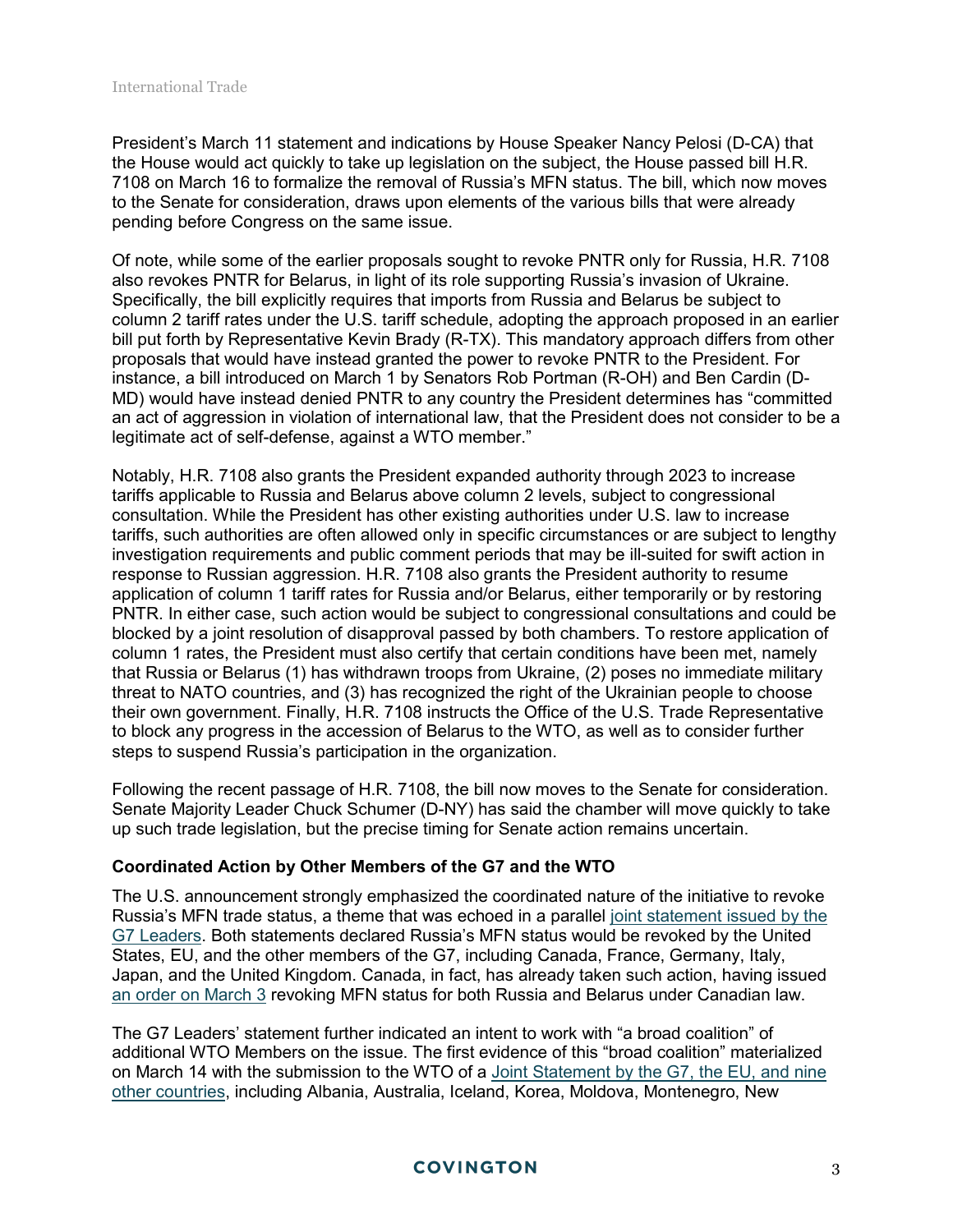Zealand, North Macedonia, and Norway. The statement strongly condemned the actions of the Russian Federation and Belarus, which is not a WTO Member but has been negotiating its accession to the organization for nearly 29 years. The statement also asserted that its sponsors "will take any actions, as WTO Members, that we each consider necessary to protect our essential security interests," including "actions in support of Ukraine, or actions to suspend concessions or other obligations with respect to the Russian Federation, such as the suspension of most-favoured-nation treatment to products and services of the Russian Federation." The countries further indicated they would block any progress in Belarus's accession to the WTO.

This coordinated effort is notable for a number of reasons. First, while an increase in tariffs by any single country is unlikely to have a significant effect on Russia's overall trade with the world, tariff hikes by significant economic blocs—particularly major Russian trading partners such as the EU—will have a much more pronounced effect. In addition, the Joint Statement to the WTO also confirms that the legal basis upon which its sponsors would likely defend their discriminatory treatment of Russia is the "essential security" exception contained in a number of WTO Agreements. Of note, H.R. 7108 contains similar language referencing this exception, while Ukraine invoked this security exception on March 2 in defense of its complete economic embargo against Russia. Russia also previously relied on this exception as a justification for measures it enacted restricting the transit of Ukrainian goods.

Finally, collective action at the WTO is also relevant with respect to calls for Russia to be expelled from the WTO, as suggested in pending U.S. legislation. Such initiatives face a difficult path, in particular, because there is no formal mechanism to expel WTO Members from the organization under the WTO Agreements. While WTO Members could theoretically amend the Agreements to create such a mechanism, WTO decision-making has traditionally been conducted by consensus, even where WTO rules require only a super-majority (in some cases two-thirds or three-fourths of the WTO membership) to adopt a decision. A departure from the consensus approach would thus require a significant cultural shift among WTO Members. If the traditional consensus approach remains in place, Russia will retain the ability to block any decisions that could result in its expulsion from the WTO. For these reasons, coordinated bilateral revocation of Russia's MFN status is likely the best alternative option, and may have similar practical effects.

#### **Direct Effects and International Trade Implications for U.S. Firms**

Pending Senate consideration of H.R. 7108, the final legislative provisions revoking PNTR for Russia (and likely Belarus) remain unknown, and it is uncertain if the Administration may seek to raise tariffs above column 2 rates, if so authorized. In this sense, the precise impact on U.S. firms or importers operating in particular sectors remains uncertain. Assuming, however, that revocation of PNTR simply results in the application of column 2 tariffs to Russian imports (and not even higher tariffs as H.R. 7108 would authorize), the direct effect for U.S. importers is likely to be relatively limited, with the greatest impact more likely in those sectors where both the level of Russian imports and the change in applicable tariff rates are substantial. Indeed, while revocation of Russia's PNTR status would raise *average* U.S. tariffs on Russian products from approximately three percent to 32 percent, the impact on individual importers will depend upon the change in tariff rates for specific products, not the overall average.

For instance, many products among Russia's most significant exports to the United States in 2021 would be subject to no tariff change at all. As shown in the table below, imports of Russian

#### **COVINGTON**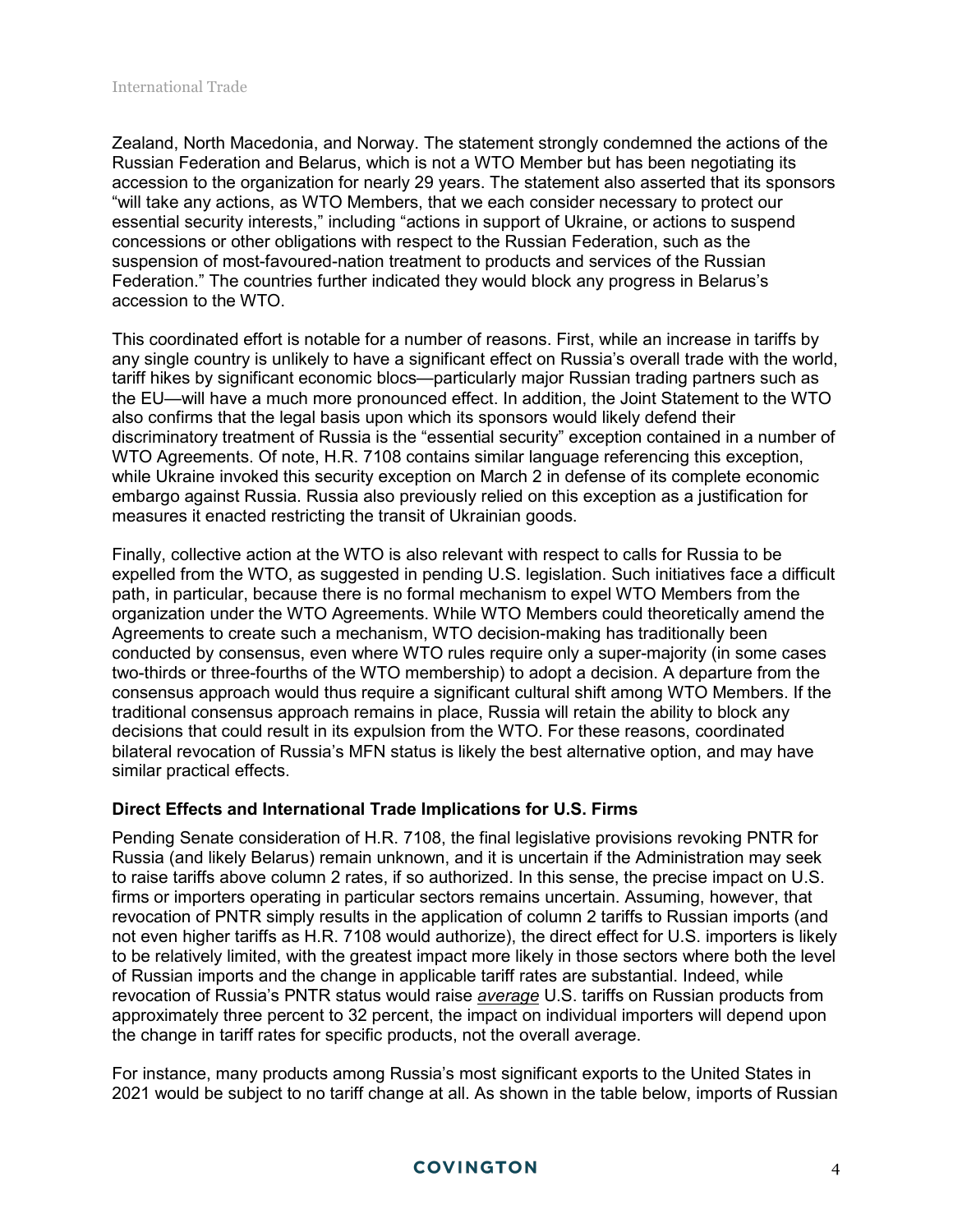urea, a product used as a fertilizer and feed supplement, are currently subject to a 0% tariff rate and would continue to be able to be imported into the United States, duty-free, under column 2 if Russia were to lose its PNTR status. This is equally true for imports of Russian crabs, palladium, and potassium chloride. By contrast, imports of Russian mineral fuels, precious metals and stones, and certain iron and steel would likely face a substantial change in applicable tariffs after any revocation of Russia's PNTR status.

| <b>Tariff Code</b>                | <b>Product Description</b>                                                    | 2021 Customs Value | <b>Rates of Duty</b>   |                                   |
|-----------------------------------|-------------------------------------------------------------------------------|--------------------|------------------------|-----------------------------------|
|                                   |                                                                               |                    | Column 1<br>(MFN Rate) | <b>Column 2</b><br>(Non-MFN Rate) |
| 2710.19.06                        | Bituminous fuel oil (25<br>degrees A.P.I. or more)                            | \$9,036,773,165    | $5.25$ ¢/bbl           | $21$ ¢/bbl                        |
| 7110.21.00                        | Palladium, unwrought or<br>powder                                             | \$1,589,192,521    | <b>Free</b>            | <b>Free</b>                       |
| 7201.10.00                        | Nonalloy pig iron                                                             | \$1,157,617,274    | <b>Free</b>            | \$1.11/t                          |
| 0306.14.40                        | Crabs, cooked or uncooked                                                     | \$1,096,028,272    | <b>Free</b>            | <b>Free</b>                       |
| 7207.12.00                        | Semi-finished products of iron<br>or nonalloy steel, under<br>0.25% carbon    | \$886,744,073      | <b>Free</b>            | 20%                               |
| 7110.31.00                        | Rhodium, unwrought or<br>powder                                               | \$672,520,947      | <b>Free</b>            | <b>Free</b>                       |
| 2844.20.00                        | U235 enriched uranium                                                         | \$645,489,213      | <b>Free</b>            | <b>Free</b>                       |
| 2710.12.45                        | Certain light oil mixtures                                                    | \$584,937,142      | $10.5$ ¢/bbl           | $21$ ¢/bbl                        |
| 2710.12.25                        | Naphthas (excluding motor<br>fuel and motor fuel blending<br>stock)           | \$528,649,337      | $10.5$ ¢/bbl           | $21$ ¢/bbl                        |
| 3102.10.00                        | Urea, whether or not in<br>aqueous solution                                   | \$399,747,929      | <b>Free</b>            | Free                              |
| 7601.20.90                        | Aluminum alloys                                                               | \$337,943,639      | <b>Free</b>            | 10.50%                            |
| 3104.20.00                        | Potassium chloride                                                            | \$358,770,384      | <b>Free</b>            | <b>Free</b>                       |
| 4412.33.06                        | Birch face plywood sheets<br>(less than 6mm thick)                            | \$310,905,479      | <b>Free</b>            | 50%                               |
| 7102.39.00                        | Nonindustrial diamonds                                                        | \$294,395,135      | <b>Free</b>            | 10%                               |
| 3102.80.00                        | Mixtures of urea and<br>ammonium nitrate in aqueous<br>or ammoniacal solution | \$262,596,239      | <b>Free</b>            | <b>Free</b>                       |
| $bbI = Barrel$ ; $t = Metric Ton$ |                                                                               |                    |                        |                                   |

**Table: PNTR Revocation and Tariff Rate Changes to U.S. Imports From Russia**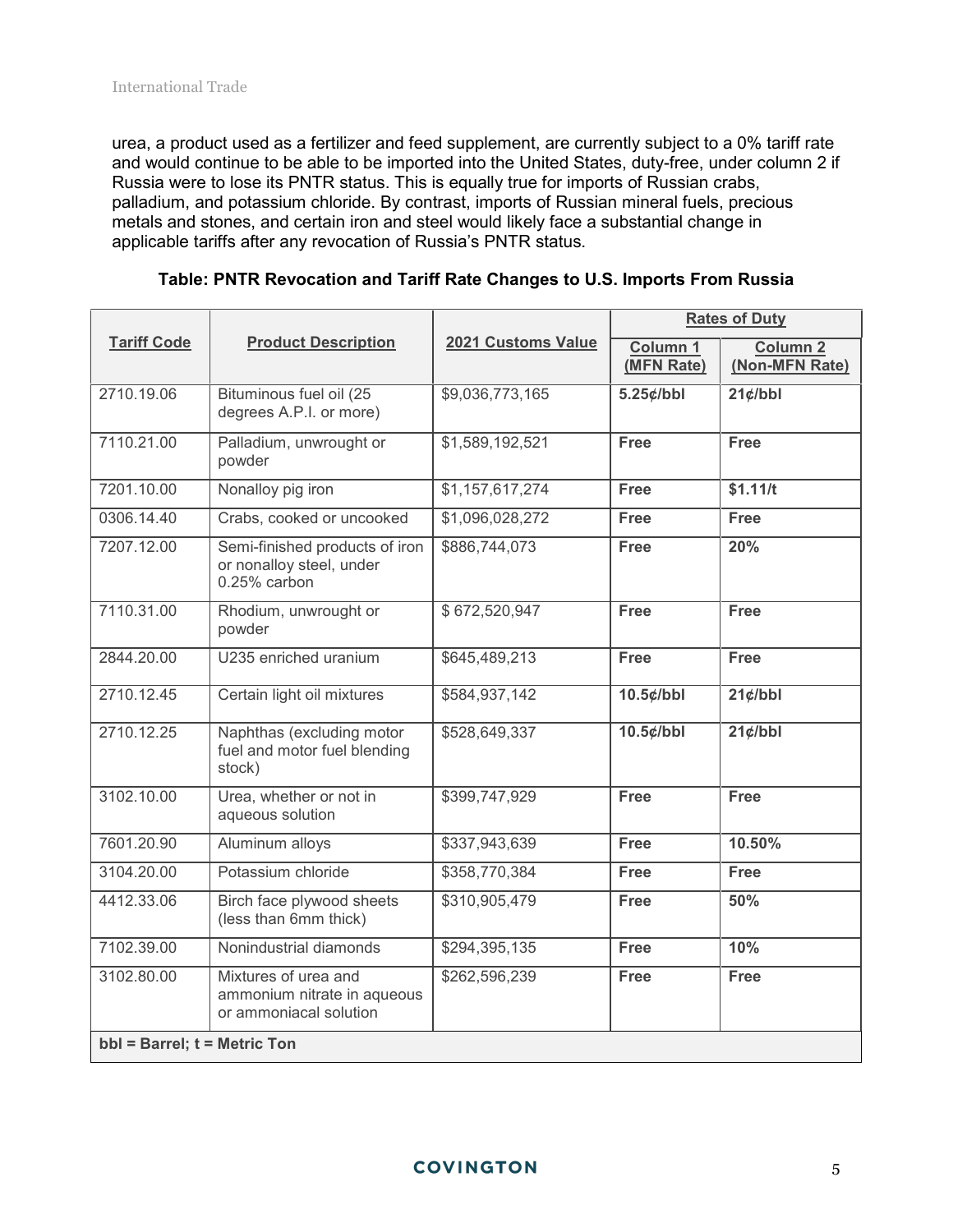Also important to note is that in some cases, even where the differences between the column 1 and column 2 rates are significant, the practical effect of PNTR revocation may still be minimal, particularly where special duty rates apply. For example, where imports of a particular product from Russia are subject to antidumping ("AD") or countervailing duty ("CVD") measures imposed by the U.S. Department of Commerce, those special duty rates will apply in addition to tariff rates set forth in the U.S. tariff schedule. Currently, U.S. AD and CVD measures apply to a number of U.S. imports from Russia, including silicon metal, phosphate fertilizers, and certain steel and aluminum products. Uranium imports from Russia are also subject to special import arrangements. Further, special tariffs imposed under Section 232 of the Trade Expansion Act of 1962 also apply to other steel and aluminum imports from Russia.

Finally, the long-term practical effect of any tariff shifts resulting from a change in Russia's PNTR status may also be limited to some degree by sanctions measures prohibiting importation into the United States of certain products of Russian origin. Specifically, where an import ban has been imposed by the United States, a change in the applicable tariff may be inconsequential, where there are not any imports to which the increased tariff would apply. At present, it is prohibited to import into the United States Russian-origin energy products, as well as Russian-origin fish, other seafood, alcoholic beverages, and certain diamonds. These prohibitions are subject to exceptions that apply for a limited time for existing (pre-sanctions) contracts, however, so a shift in the applicable tariff rate may have an impact in the short term.

#### **Indirect Effects From Supply Chain Challenges and Potential Russian Retaliation**

While the direct effect on U.S. firms of a change in Russian PNTR status may be limited to discrete sectors reliant on imports subject to substantial changes in applicable tariff rates, the indirect effects may be more widespread. For instance, the collective and coordinated nature of the revocation of Russia's MFN status by other G7 countries and WTO Members may have ripple effects across supply chains. Where U.S. firms are dependent upon sourcing inputs from Russia, or sourcing intermediate products from other countries that rely on Russian inputs, the revocation of Russia's trade status by other countries could have a downstream effect on U.S. importers. As an example, U.S. importers of precious metals from Russia or elsewhere may face supply shortages or price increases given Russia's status as a major supplier of such materials. U.S. firms source from Russia a substantial amount of palladium, a material used for certain types of industrial and medical applications; given the international reliance on Russia for supply, the palladium market has seen substantial price spikes.

In addition, retaliatory measures taken by the Russian Federation may augment the impact of any revocation of Russia's MFN status. In response to sanctions imposed by the United States, Europe, and others, Russia has already adopted a number of retaliatory measures, including denying intellectual property protections and commercial compensation rights to foreign patent holders. Russia has also banned certain U.S. and European firms from operating in Russia, while threatening to seize assets from foreign firms that willingly abandon their operations there. Thus, even where the direct effects of a revocation of Russia's MFN status may be limited, firms may still be subject to retaliatory measures by the Russian government.

#### **Conclusion**

While the specific legislative proposals or executive actions that countries will take in order to revoke MFN trade status for Russia remain uncertain, companies will want to closely follow these developments, as well as potential retaliatory responses by Russia. We will continue to